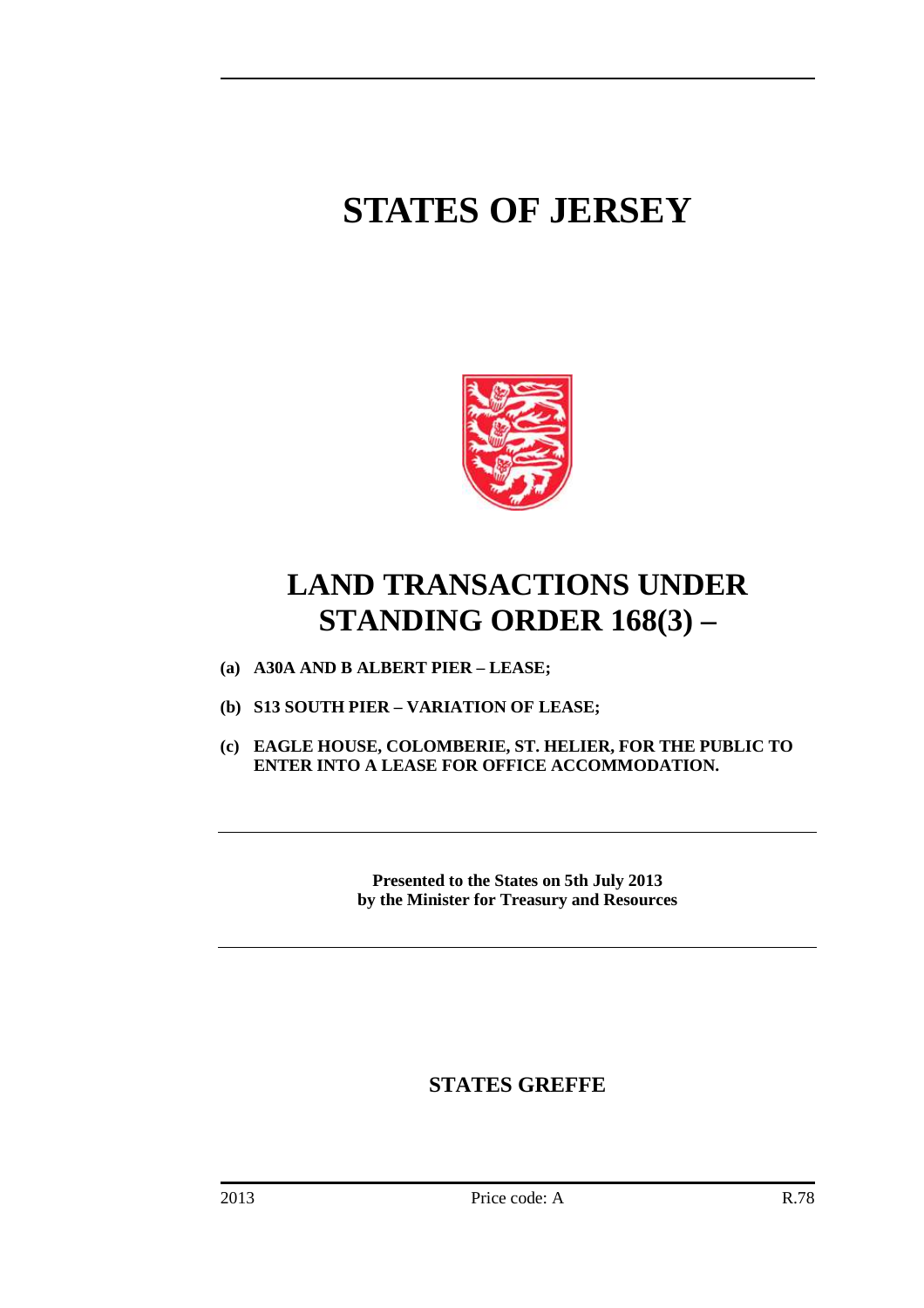#### **REPORT**

**Decision(s):** Under Standing Order 168(3) the Minister for Treasury and Resources hereby notifies the States that he has accepted the recommendation of the Property Holdings Department to agree to the following –

#### **(a) Land transaction –**

 (1) To accept the recommendation of the Minister for Economic Development and to notify the States of his intention to approve the following –

> A30A and B Albert Pier – lease out for a term of 3 years with effect from 1st July 2013.

 (2) To confirm the above decision after giving the States 15 working days' notice of the transaction, and to cause the transaction to be completed.

 After the expiry of 15 days following presentation to the States the transaction may be concluded.

 *Further information on this decision can be found on www.gov.je under Ministerial Decisions/Treasury and Resources/Property Holdings (reference MD-PH-2013-0093).* 

#### **(b) Land transaction –**

 (1) To accept the recommendation of the Minister for Economic Development and to notify the States of his intention to approve the following –

> **S13 South Pier** – Variation of lease to remove "Building 2" (workshop and first-floor sail loft).

 (2) To confirm the above decision after giving the States 15 working days' notice of the transaction, and to cause the transaction to be completed.

 After the expiry of 15 days following presentation to the States the transaction may be concluded.

 *Further information on this decision can be found on www.gov.je under Ministerial Decisions/Treasury and Resources/Property Holdings (reference MD-PH-2013-0094).*